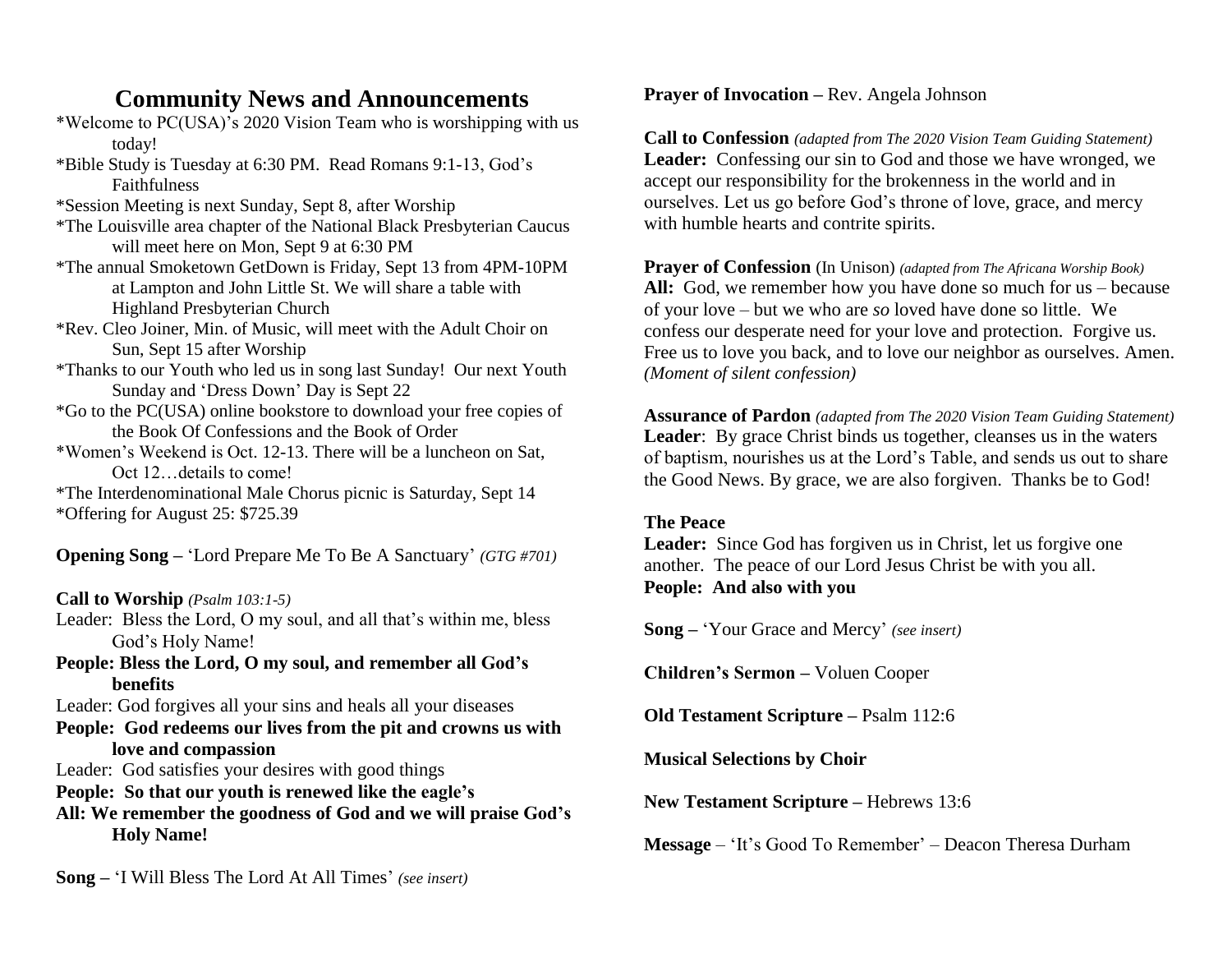I**nvitation to Discipleship –** Rev. Angela Johnson

**The Apostles' Creed –** Traditional (In Unison)

I believe in God the Father Almighty, Maker of heaven and earth. And in Jesus Christ his only Son our Lord; who was conceived by the Holy Ghost, born of the Virgin Mary, suffered under Pontius Pilate, was crucified, dead, and buried; he descended into hell; the third day he rose again from the dead; he ascended into heaven, and sitteth on the right hand of God the Father Almighty; from thence he shall come to judge the quick and the dead. I believe in the Holy Ghost; the holy catholic church; the communion of saints; the forgiveness of sins; the resurrection of the body; and the life everlasting. Amen.

**Tithes/Offerings –** We are challenged not to neglect to do what is good and to share what we have, for such sacrifices are pleasing to God.

#### **Communion**

**Prayers for the People**

**Closing Song –** 'Let The Church Say Amen'

**Charge & Benediction**

#### **Prayer Concerns**

Simone Adams-Andrade, Sharon Harris, Kim Bland, Angela Boyd, Bess Ezell, Sona Walker, Nancy Martin, Martha Reed, Bill Guess

**Thought for the week – "When I'm worried, it's usually because I'm** trying to do everything myself. When I'm at peace, it's usually because I remember that God is in control."

Like  $\triangle$ 

*Please check-in on FaceBook Grace Hope Presbyterian Church Louisville, KY*

# **Grace-Hope Presbyterian Church**

*A Church that Serves the Community*



## **September 1, 2019 11:00 AM**

702 East Breckinridge Street PO Box 3433 *(mailing address)* Louisville, Kentucky 40201-3433 Office: (502) 583-3304

*Website/online giving: [www.wearegracehope.com](http://www.wearegracehope.com/)* Email: [wearegracehope@gmail.com](mailto:wearegracehope@gmail.com) FaceBook: Grace Hope Presbyterian Church

Rev. Angela Johnson, Stated Supply Cell: (502) 592-7770 E-mail: [ajid1028@gmail.com](mailto:ajid1028@gmail.com)